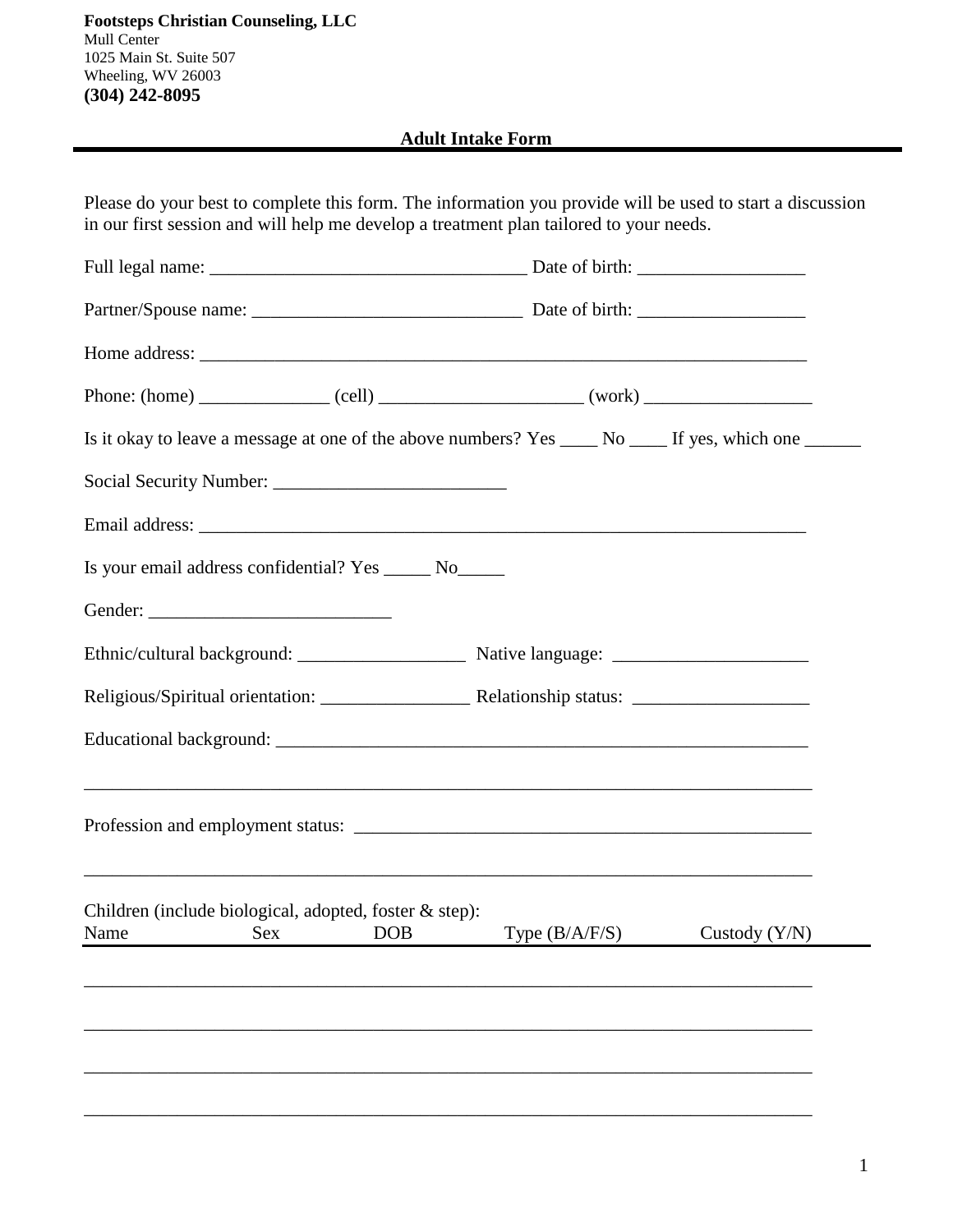|                                                                    | Are you presently under a physician's care? Yes _____ No_____                                        |                                                                                                       |
|--------------------------------------------------------------------|------------------------------------------------------------------------------------------------------|-------------------------------------------------------------------------------------------------------|
|                                                                    | If yes, what for?                                                                                    |                                                                                                       |
|                                                                    |                                                                                                      |                                                                                                       |
|                                                                    |                                                                                                      |                                                                                                       |
|                                                                    |                                                                                                      | Name:                                                                                                 |
|                                                                    |                                                                                                      |                                                                                                       |
|                                                                    |                                                                                                      |                                                                                                       |
|                                                                    | <b>FAMILY HISTORY</b>                                                                                |                                                                                                       |
|                                                                    |                                                                                                      |                                                                                                       |
| Do you have brother(s) and sister(s)? Yes $\_\_\_\$ No $\_\_\_\_\$ |                                                                                                      |                                                                                                       |
|                                                                    |                                                                                                      | If yes, how many and what is the birth order?                                                         |
|                                                                    |                                                                                                      | ,我们也不能会在这里的时候,我们也不能会在这里,我们也不能会在这里,我们也不能会在这里,我们也不能会在这里,我们也不能会在这里,我们也不能会不能会不能会。""我们                     |
|                                                                    | PERSONAL MEDICAL HISTORY<br>Do you have any allergies to food and/or medications? Yes _____ No _____ |                                                                                                       |
| If yes, please describe:                                           |                                                                                                      |                                                                                                       |
|                                                                    |                                                                                                      | Please list any prescription medications you currently use, include name, dosage, and frequency:      |
|                                                                    | aspirin/pain relievers, etc., include name, dosage, and frequency: _____________                     | Please list any over-the-counter medications you currently use such as vitamins, sleeping/diet pills, |

\_\_\_\_\_\_\_\_\_\_\_\_\_\_\_\_\_\_\_\_\_\_\_\_\_\_\_\_\_\_\_\_\_\_\_\_\_\_\_\_\_\_\_\_\_\_\_\_\_\_\_\_\_\_\_\_\_\_\_\_\_\_\_\_\_\_\_\_\_\_\_\_\_\_\_\_\_\_

\_\_\_\_\_\_\_\_\_\_\_\_\_\_\_\_\_\_\_\_\_\_\_\_\_\_\_\_\_\_\_\_\_\_\_\_\_\_\_\_\_\_\_\_\_\_\_\_\_\_\_\_\_\_\_\_\_\_\_\_\_\_\_\_\_\_\_\_\_\_\_\_\_\_\_\_\_\_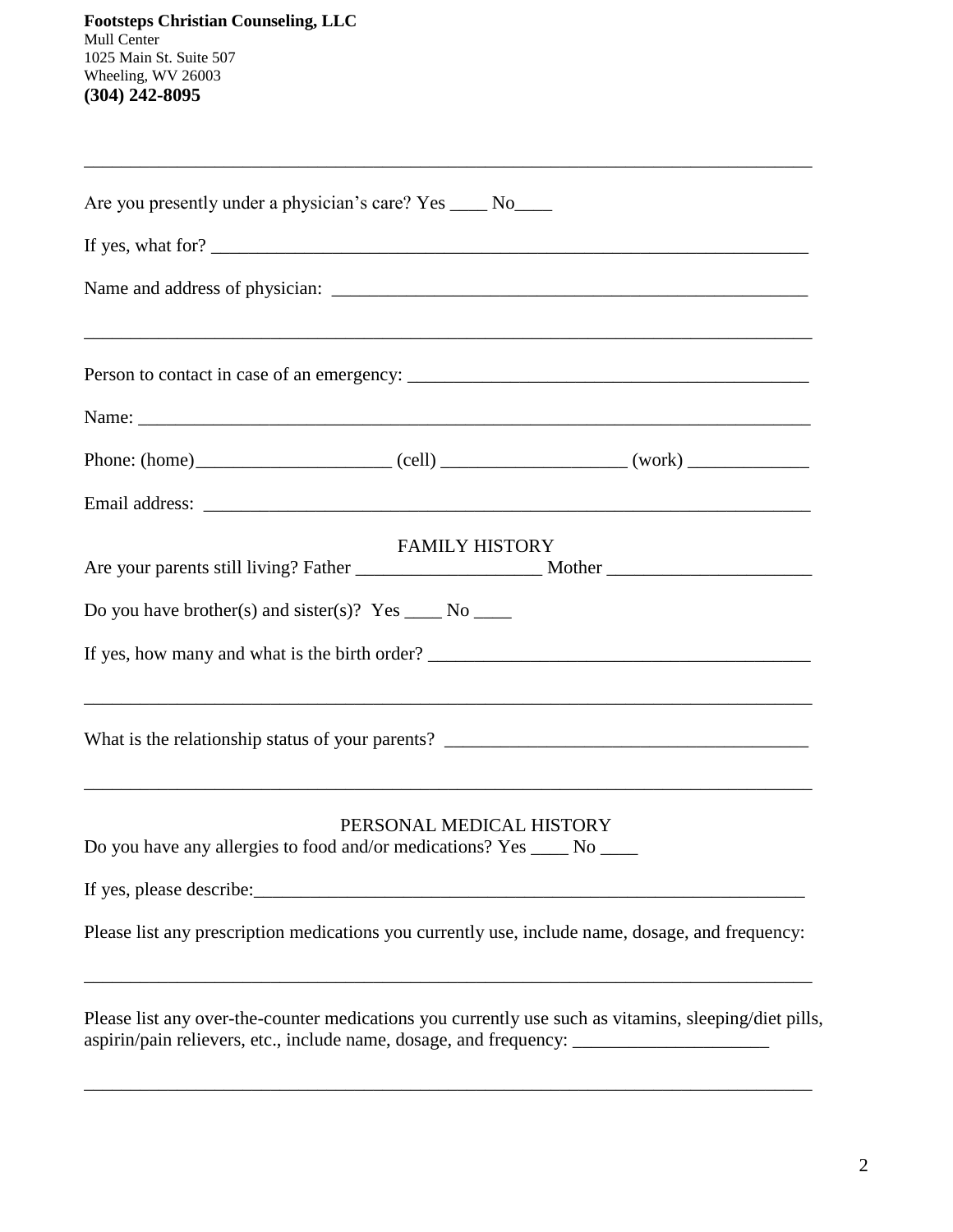Please list hospitalizations from past medical/surgical illnesses, include name of hospital, dates of admittance, illness and procedure(s): \_\_\_\_\_\_\_\_\_\_\_\_\_\_\_\_\_\_\_\_\_\_\_\_\_\_\_\_\_\_\_\_\_\_\_\_\_\_\_\_\_\_\_\_\_

| Were there any significant findings? Yes _____ No _____                                                                                                                                                                          |                       |                              |                            |
|----------------------------------------------------------------------------------------------------------------------------------------------------------------------------------------------------------------------------------|-----------------------|------------------------------|----------------------------|
|                                                                                                                                                                                                                                  |                       |                              |                            |
| Are you currently being treated for any medical conditions? Yes _____ No _____                                                                                                                                                   |                       |                              |                            |
| If yes, please list: $\frac{1}{2}$ is the set of the set of the set of the set of the set of the set of the set of the set of the set of the set of the set of the set of the set of the set of the set of the set of the set of |                       |                              |                            |
| Do you experience any of the following, please circle which one(s) apply to you:                                                                                                                                                 |                       |                              |                            |
| Double or poor vision                                                                                                                                                                                                            | Fainting              | <b>Blackouts</b>             | <b>Difficulty hearing</b>  |
| <b>Excessive thirst/dry mouth</b>                                                                                                                                                                                                | <b>Paralysis</b>      | Stomach pain                 | <b>Thyroid problems</b>    |
| Diarrhea or constipation                                                                                                                                                                                                         | <b>Chest pain</b>     | <b>Palpitations</b>          | <b>Sexual problems</b>     |
| <b>Vomiting/vomiting blood</b>                                                                                                                                                                                                   | <b>Blood in stool</b> | Joint pain                   | <b>Trouble sleeping</b>    |
| Cough or wheezing                                                                                                                                                                                                                | <b>Dizziness</b>      | <b>Headaches</b>             | <b>Shortness of breath</b> |
| <b>Swelling of hands or feet</b>                                                                                                                                                                                                 | <b>Convulsions</b>    | <b>Weakness or tiredness</b> |                            |
| Problems with memory, thinking, concentration or attention                                                                                                                                                                       |                       |                              |                            |
| Indigestions, gas, heartburn Change in appetite or eating habits                                                                                                                                                                 |                       |                              |                            |
| Lumps anywhere on the body- please specify location: ___________                                                                                                                                                                 |                       |                              |                            |
| Weight loss or gain: Gain _________Loss _______# of pounds ________Time period ____________________                                                                                                                              |                       |                              |                            |
|                                                                                                                                                                                                                                  |                       |                              |                            |
|                                                                                                                                                                                                                                  |                       |                              |                            |
|                                                                                                                                                                                                                                  |                       |                              |                            |
| Do you have a history of blackouts, seizures, or withdrawal symptoms? Yes ____No ____                                                                                                                                            |                       |                              |                            |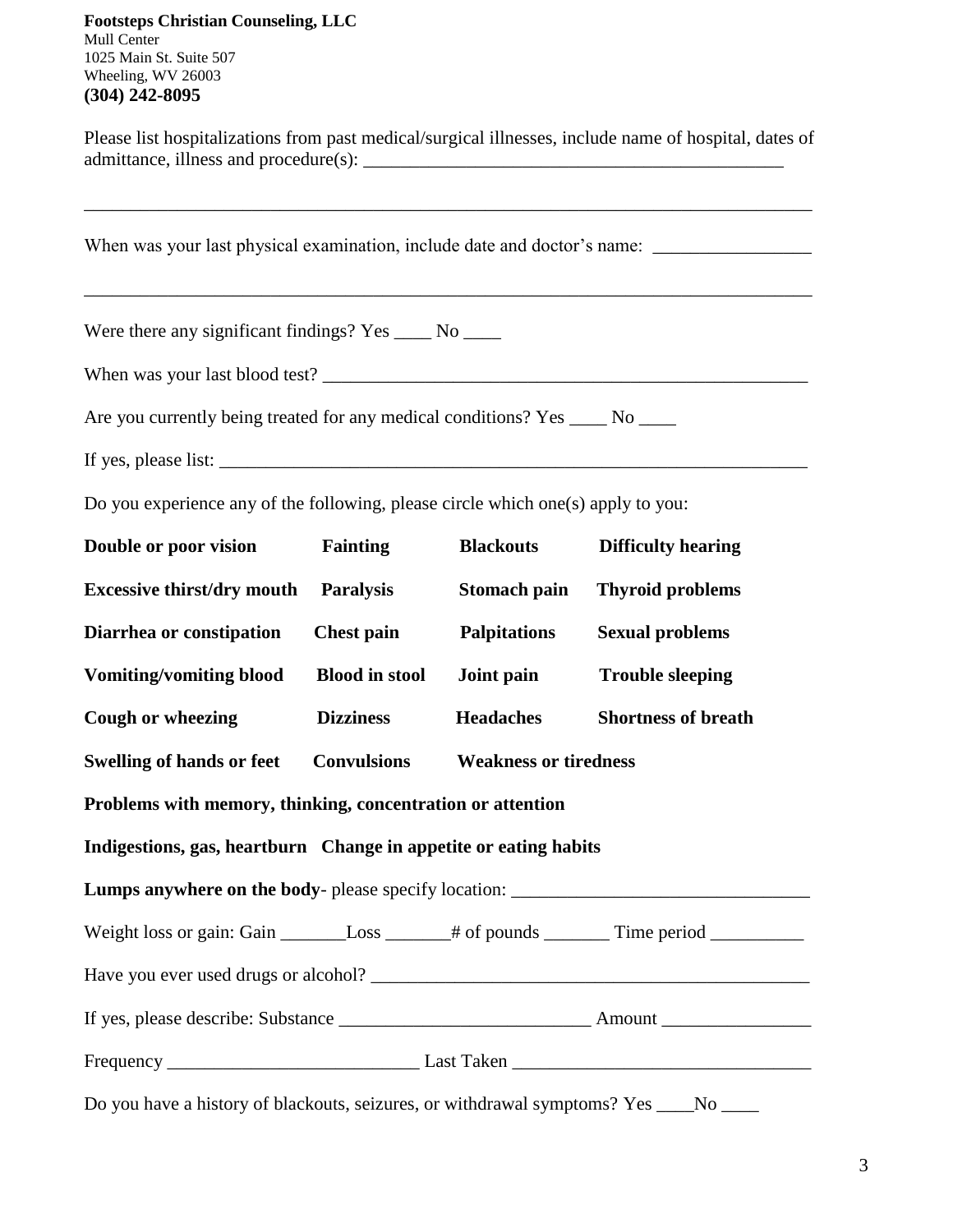| <b>Footsteps Christian Counseling, LLC</b><br>Mull Center<br>1025 Main St. Suite 507<br>Wheeling, WV 26003<br>$(304)$ 242-8095                                                                                                                                                                                                                                            |
|---------------------------------------------------------------------------------------------------------------------------------------------------------------------------------------------------------------------------------------------------------------------------------------------------------------------------------------------------------------------------|
|                                                                                                                                                                                                                                                                                                                                                                           |
| Have you ever received mental health or substance abuse treatment? Yes _____ No ____                                                                                                                                                                                                                                                                                      |
| If yes, please describe (if applicable, please list the name of medication and dosage taken for condition):                                                                                                                                                                                                                                                               |
|                                                                                                                                                                                                                                                                                                                                                                           |
|                                                                                                                                                                                                                                                                                                                                                                           |
| Are there any compulsive/repetitive behaviors or thoughts that are of concern to you and/or the people<br>close to you? (i.e. gambling, spending, sexual behavior, use of food, exercise, television watching,<br>hoarding, checking, counting, washing, illness-related, thought of harming someone, use or fear of use<br>of obscene language, etc.)?: Yes _____No_____ |
|                                                                                                                                                                                                                                                                                                                                                                           |
| Have you been arrested for a crime? Yes ______ No _____                                                                                                                                                                                                                                                                                                                   |
|                                                                                                                                                                                                                                                                                                                                                                           |
| <b>LIFESTYLE</b><br>Please indicate which recreational behaviors may influence counseling:                                                                                                                                                                                                                                                                                |

|                            | Currently usage | Most ever used | When/how long ago? |
|----------------------------|-----------------|----------------|--------------------|
|                            |                 |                |                    |
| Gambling                   |                 |                |                    |
| Caffeinated drinks         |                 |                |                    |
| Cigar/Cigarettes           |                 |                |                    |
| Alcohol                    |                 |                |                    |
| Marijuana                  |                 |                |                    |
| Prescription<br>medication |                 |                |                    |

Please indicate and rate the severity (1-4) of the following issues or problems you would like to work on in treatment: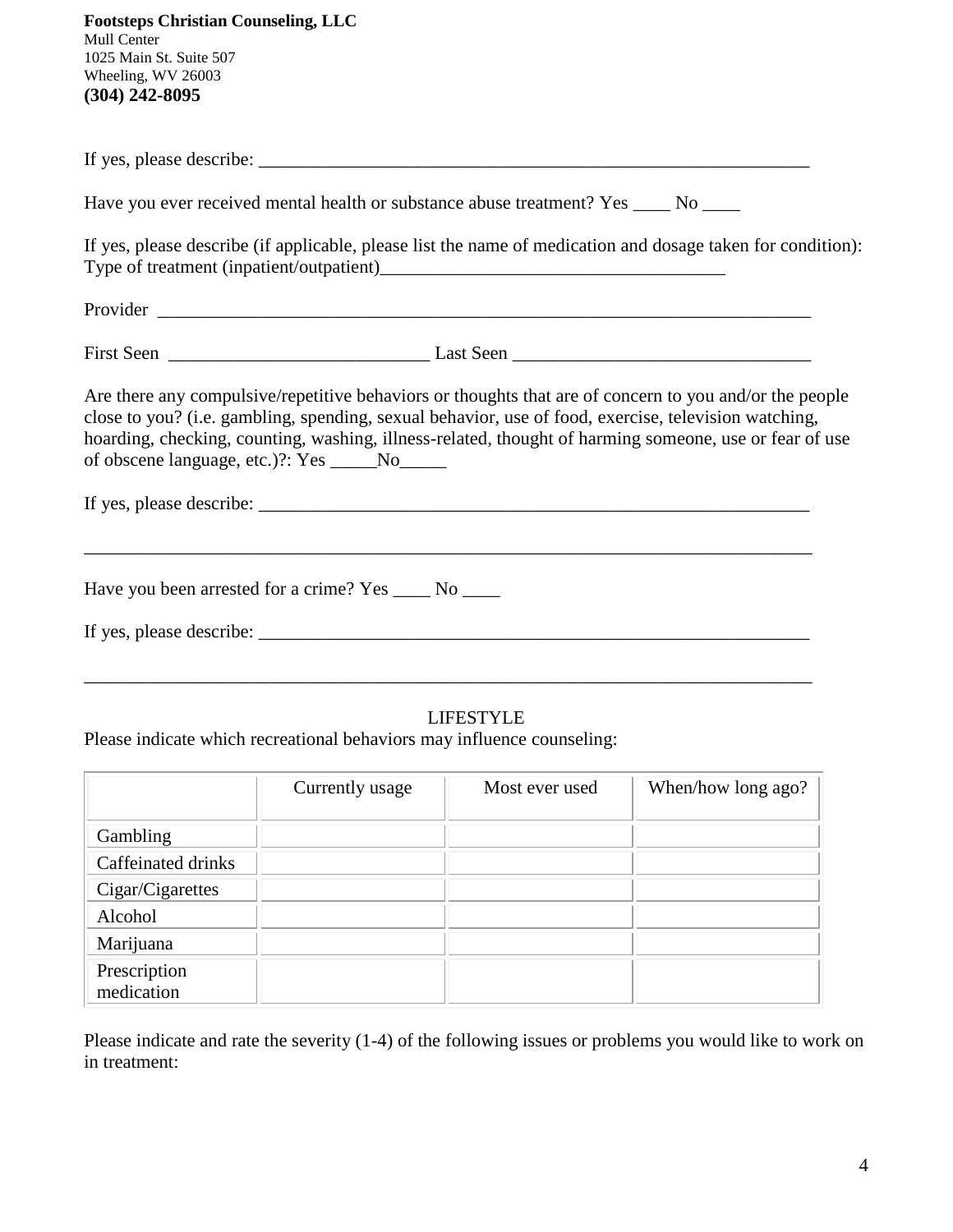|                                   | No Problem | Mild Problem<br>2 | <b>Moderate Problem</b><br>3 | <b>Severe Problem</b><br>4 |
|-----------------------------------|------------|-------------------|------------------------------|----------------------------|
| Depression                        |            |                   |                              |                            |
| Anxiety                           |            |                   |                              |                            |
| Controlling stress                |            |                   |                              |                            |
| Loss of a loved one               |            |                   |                              |                            |
| Problems at school                |            |                   |                              |                            |
| Problems at work                  |            |                   |                              |                            |
| <b>Lack of Friends</b>            |            |                   |                              |                            |
| Loneliness                        |            |                   |                              |                            |
| Problems coping                   |            |                   |                              |                            |
| Abuse/victimization               |            |                   |                              |                            |
| <b>Financial Problems</b>         |            |                   |                              |                            |
| <b>Legal Matters</b>              |            |                   |                              |                            |
| Marriage/<br>Relationship issues  |            |                   |                              |                            |
| Sexuality                         |            |                   |                              |                            |
| Sexual issues                     |            |                   |                              |                            |
| Family conflict                   |            |                   |                              |                            |
| Behavior problems                 |            |                   |                              |                            |
| Eliminating<br>drug/alcohol habit |            |                   |                              |                            |
| Eliminating another<br>habit      |            |                   |                              |                            |

Other, please specify: \_\_\_\_\_\_\_\_\_\_\_\_\_\_\_\_\_\_\_\_\_\_\_\_\_\_\_\_\_\_\_\_\_\_\_\_\_\_\_\_\_\_\_\_\_\_\_\_\_\_\_\_\_\_\_\_\_\_\_\_

Please describe your reason(s) for seeking treatment at this time, include date or month or year the problem started: \_\_\_\_\_\_\_\_\_\_\_\_\_\_\_\_\_\_\_\_\_\_\_\_\_\_\_\_\_\_\_\_\_\_\_\_\_\_\_\_\_\_\_\_\_\_\_\_\_\_\_\_\_\_\_\_\_\_\_\_\_

\_\_\_\_\_\_\_\_\_\_\_\_\_\_\_\_\_\_\_\_\_\_\_\_\_\_\_\_\_\_\_\_\_\_\_\_\_\_\_\_\_\_\_\_\_\_\_\_\_\_\_\_\_\_\_\_\_\_\_\_\_\_\_\_\_\_\_\_\_\_\_\_\_\_\_\_\_\_

\_\_\_\_\_\_\_\_\_\_\_\_\_\_\_\_\_\_\_\_\_\_\_\_\_\_\_\_\_\_\_\_\_\_\_\_\_\_\_\_\_\_\_\_\_\_\_\_\_\_\_\_\_\_\_\_\_\_\_\_\_\_\_\_\_\_\_\_\_\_\_\_\_\_\_\_\_\_

Was there an event which made these issues or problems surface? Yes \_\_\_\_ No \_\_\_\_

If yes, please describe:  $\Box$ 

What results do you expect from treatment? \_\_\_\_\_\_\_\_\_\_\_\_\_\_\_\_\_\_\_\_\_\_\_\_\_\_\_\_\_\_\_\_\_\_\_\_\_\_\_\_\_\_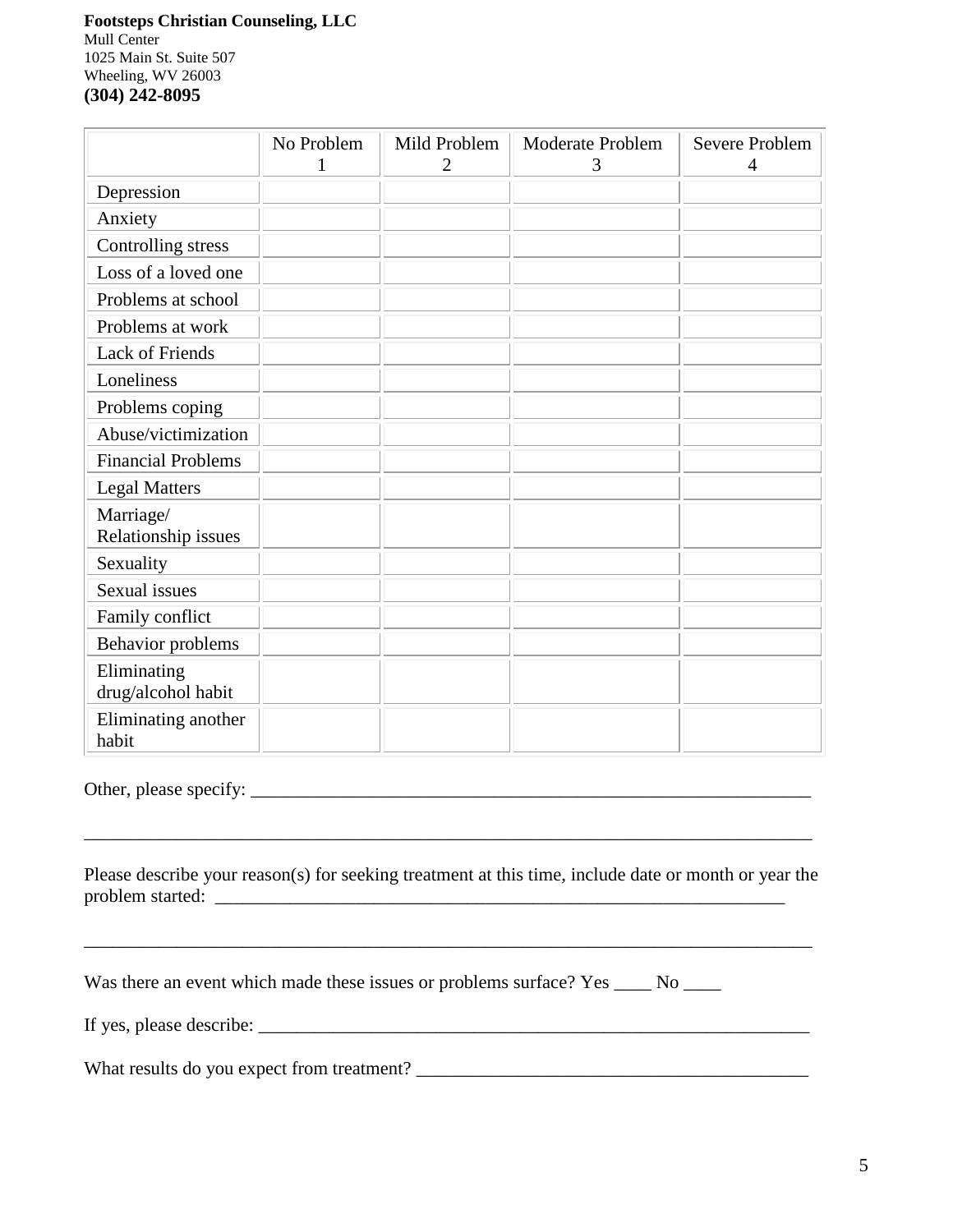Please indicate how the issue(s) for which you are seeking treatment are affecting the following areas in your life:

\_\_\_\_\_\_\_\_\_\_\_\_\_\_\_\_\_\_\_\_\_\_\_\_\_\_\_\_\_\_\_\_\_\_\_\_\_\_\_\_\_\_\_\_\_\_\_\_\_\_\_\_\_\_\_\_\_\_\_\_\_\_\_\_\_\_\_\_\_\_\_\_\_\_\_\_\_\_

|                           | N <sub>0</sub><br>Effect | Little<br>Effect | Some<br>Effect | Much<br>Effect | Significant<br>Effect | <b>Not</b><br>Applicable |
|---------------------------|--------------------------|------------------|----------------|----------------|-----------------------|--------------------------|
| Relationship              |                          |                  |                |                |                       |                          |
| Family                    |                          |                  |                |                |                       |                          |
| Job/School<br>performance |                          |                  |                |                |                       |                          |
| Friendships               |                          |                  |                |                |                       |                          |
| Physical<br>health        |                          |                  |                |                |                       |                          |
| Financial<br>situation    |                          |                  |                |                |                       |                          |
| Anxiety level             |                          |                  |                |                |                       |                          |
| Mood                      |                          |                  |                |                |                       |                          |
| Eating habits             |                          |                  |                |                |                       |                          |
| Sexual<br>functioning     |                          |                  |                |                |                       |                          |
| Sleep habits              |                          |                  |                |                |                       |                          |
| Ability to<br>concentrate |                          |                  |                |                |                       |                          |
| Ability to<br>control     |                          |                  |                |                |                       |                          |
| temper<br>Spirituality    |                          |                  |                |                |                       |                          |
|                           |                          |                  |                |                |                       |                          |

How have you tried to solve the issue(s) Please be brief. \_\_\_\_\_\_\_\_\_\_\_\_\_\_\_\_\_\_\_\_\_\_\_\_\_\_\_\_\_\_\_\_

Current exercise: Type(s) Type(s) Frequency

\_\_\_\_\_\_\_\_\_\_\_\_\_\_\_\_\_\_\_\_\_\_\_\_\_\_\_\_\_\_\_\_\_\_\_\_\_\_\_\_\_\_\_\_\_\_\_\_\_\_\_\_\_\_\_\_\_\_\_\_\_\_\_\_\_\_\_\_\_\_\_\_\_\_\_\_\_\_

Current hobbies: \_\_\_\_\_\_\_\_\_\_\_\_\_\_\_\_\_\_\_\_\_\_\_\_\_\_\_\_\_\_\_\_\_\_\_\_\_\_\_\_\_\_\_\_\_\_\_\_\_\_\_\_\_\_\_\_\_\_\_\_\_\_\_\_

Hours/week spent at work: \_\_\_\_\_\_\_\_\_\_\_\_\_\_\_\_\_\_\_\_\_\_\_\_\_\_\_\_\_\_\_\_\_\_\_\_\_\_\_\_\_\_\_\_\_\_\_\_\_\_\_\_\_\_\_\_

FAMILY MEDICAL HISTORY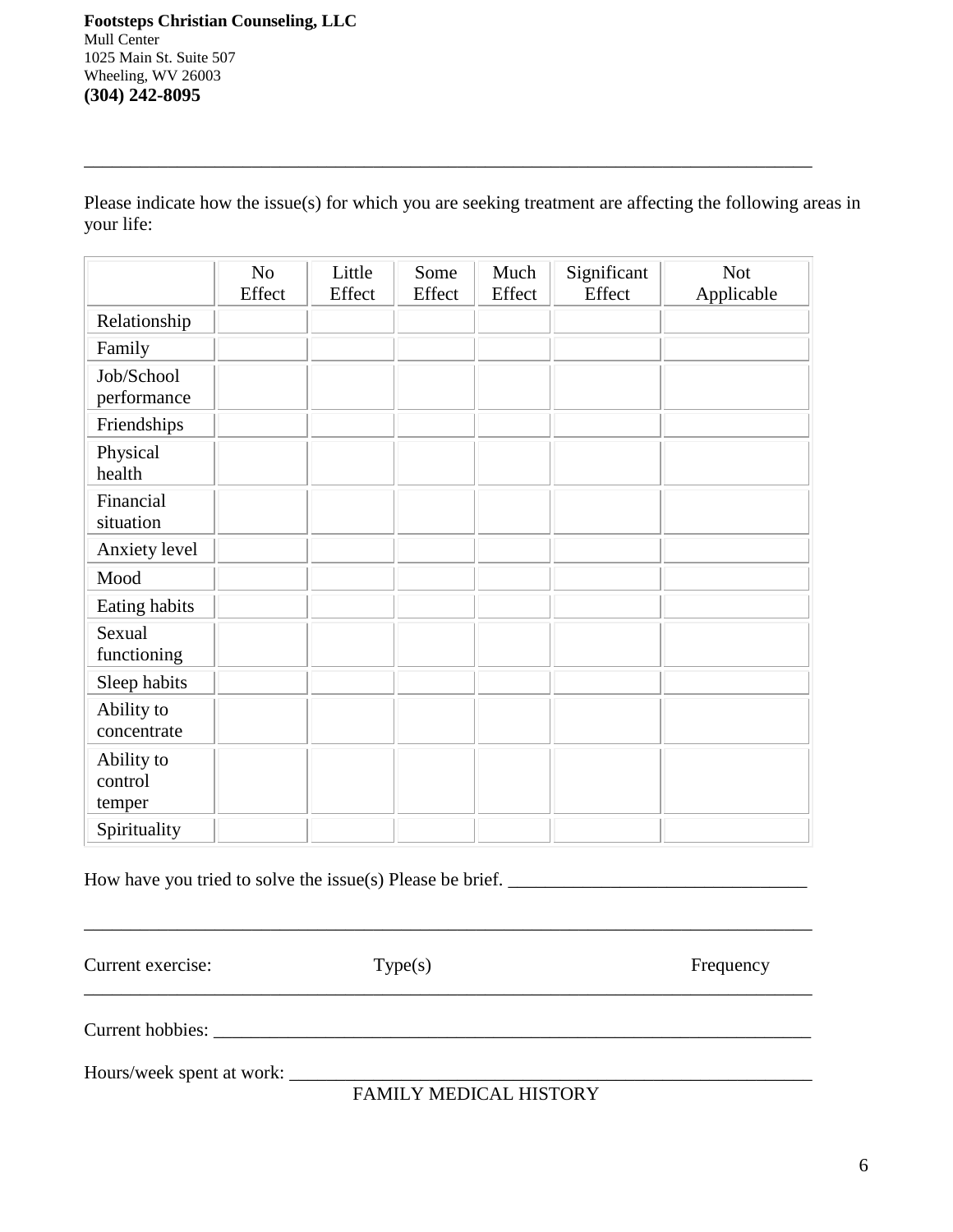| <b>Footsteps Christian Counseling, LLC</b><br><b>Mull Center</b><br>1025 Main St. Suite 507<br>Wheeling, WV 26003<br>$(304)$ 242-8095 |
|---------------------------------------------------------------------------------------------------------------------------------------|
| Has anyone in your family had a serious illness? Yes ______ No ______                                                                 |
|                                                                                                                                       |
| Has anyone in your family had a psychiatric (nervous or mental) illness? Yes _____ No _____                                           |
|                                                                                                                                       |
| If yes, what type of treatment, if any, did they receive?                                                                             |
| May I contact and exchange information with your primary care physician to coordinate care?                                           |
| <b>MORE ON YOU</b>                                                                                                                    |
|                                                                                                                                       |
| Who is involved and/or knows about you seeking counseling? Please be brief. __________________________________                        |
| What have I not asked you that might be important to know? ______________________                                                     |
|                                                                                                                                       |

Thank you for providing me information regarding your health and well-being. I will use this information to build a treatment designed specifically to meet your needs. Please feel free to discuss any aspect of your responses with me. Thanks for your time filling out this form -- Virginia Loew/Shelhammer, M.A.,LPC, BCPCC

\_\_\_\_\_\_\_\_\_\_\_\_\_\_\_\_\_\_\_\_\_\_\_\_\_\_\_\_\_\_\_\_\_\_\_\_\_\_\_\_\_\_\_\_\_\_\_\_\_\_\_\_\_\_\_\_\_\_\_\_\_\_\_\_\_\_\_\_\_\_\_\_\_\_\_\_\_\_

Signature Date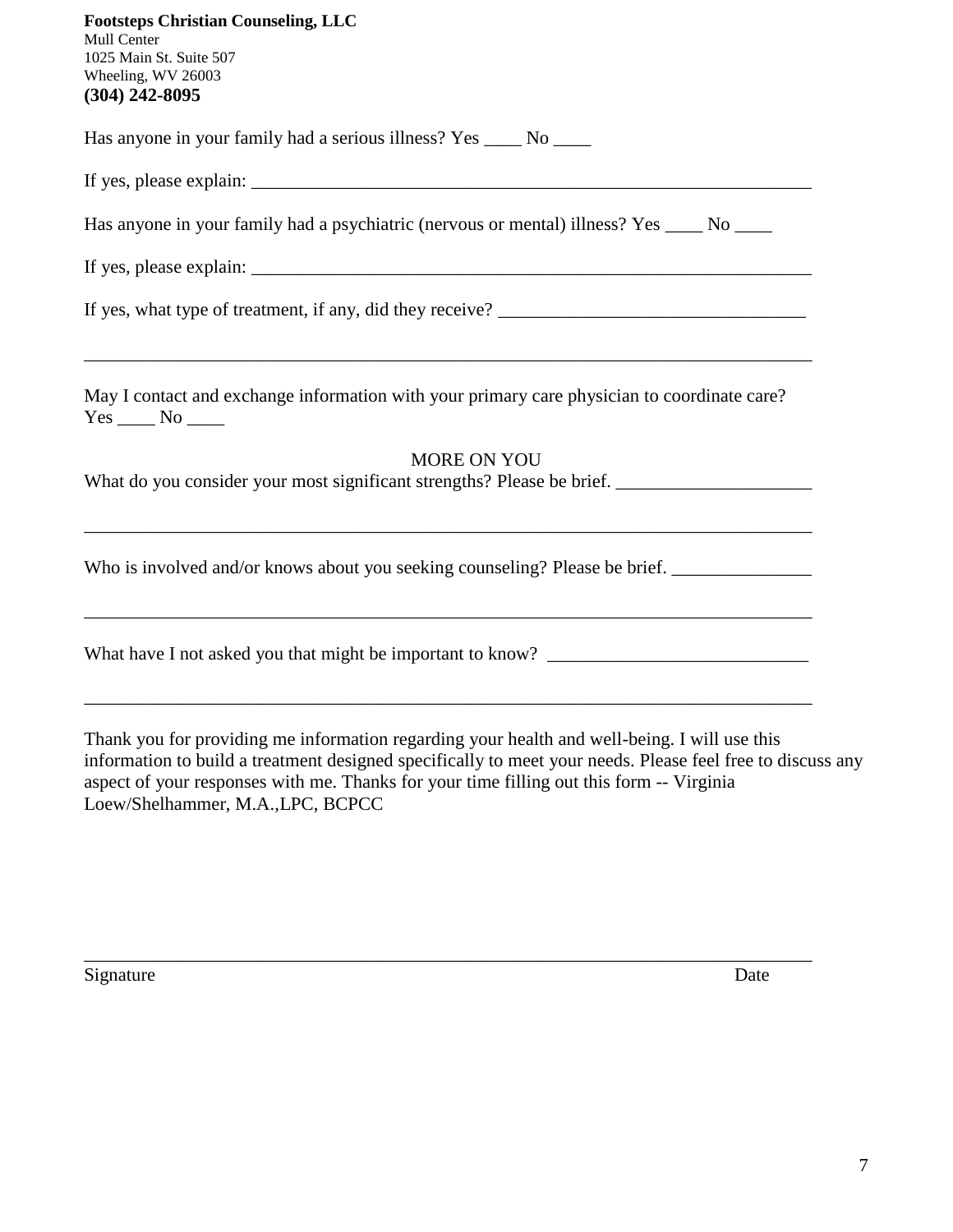## **COMMUNICATIONS CONSENT FORM**

| <b>Patient Name</b><br>that apply)                                                        | Date of Birth<br>I give permission to be contacted in the following manner (please fill in phone numbers and check all                                                                              |
|-------------------------------------------------------------------------------------------|-----------------------------------------------------------------------------------------------------------------------------------------------------------------------------------------------------|
|                                                                                           | Home Telephone #: _______________________ □ Cell Phone #: _______________________                                                                                                                   |
|                                                                                           | $\Box$ OK to leave message with information $\Box$ Leave message with call-back number only                                                                                                         |
| name(s) and relationship to patient)                                                      | $\Box$ OK to leave message at home or on the cell phone with the following family members: (list                                                                                                    |
|                                                                                           |                                                                                                                                                                                                     |
|                                                                                           | $\Box$ OK to leave message with information $\Box$ Leave message with call-back number only                                                                                                         |
| <b>Appointment Reminders</b><br>$\Box$ Cell Phone $\Box$ Text Message                     | Our office uses an automated appointment reminder system to contact you prior to your<br>scheduled appointment. Please indicate your preference on how we contact you: □ Home Phone                 |
| <b>Written Communication</b>                                                              |                                                                                                                                                                                                     |
| $\Box$ OK to mail to my home address                                                      | $\Box$ OK to mail to my work address                                                                                                                                                                |
|                                                                                           | $\Box$ OK to fax to this number: $\Box$ $\Box$ OK to send to this e-mail:                                                                                                                           |
| <b>Communication with Other Healthcare Providers</b><br>insurance companies if necessary. | Patient information or medical records may be communicated to other Healthcare Providers, hospitals or<br>Please list the name, address, and phone number of health care providers that you want to |
| receive a copy of your office visit report.                                               |                                                                                                                                                                                                     |
| Name:                                                                                     | Name:                                                                                                                                                                                               |
| <b>Address:</b>                                                                           | <b>Address:</b><br>the control of the control of the control of the control of the control of the control of                                                                                        |
|                                                                                           |                                                                                                                                                                                                     |

## Patient or Legal Representative Signature **Date** Date

(If legal representative's signature appears above, please describe relationship to the patient)

\_\_\_\_\_\_\_\_\_\_\_\_\_\_\_\_\_\_\_\_\_\_\_\_\_\_\_\_\_\_\_\_\_\_\_\_\_\_\_\_\_\_\_\_\_\_\_\_\_\_\_\_\_\_\_\_\_\_\_\_\_\_\_\_\_\_\_\_\_\_\_\_\_\_\_\_\_\_

\_\_\_\_\_\_\_\_\_\_\_\_\_\_\_\_\_\_\_\_\_\_\_\_\_\_\_\_\_\_\_\_\_\_\_\_\_\_\_\_\_\_\_\_\_\_\_\_\_\_\_\_\_\_\_\_\_\_\_\_\_\_\_\_\_\_\_\_\_\_\_\_\_\_\_\_\_\_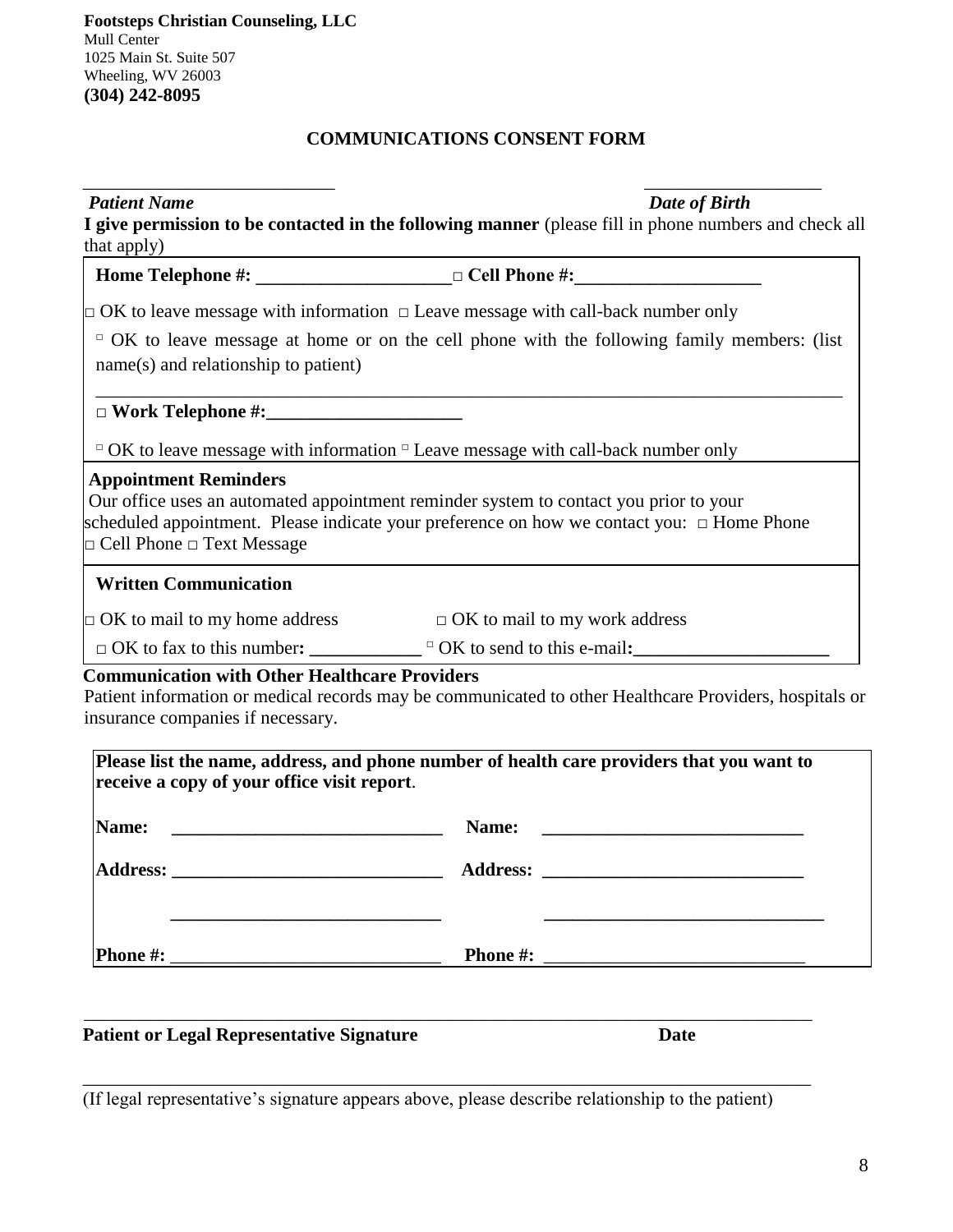| <b>Insurance Information</b> |
|------------------------------|
|------------------------------|

|                                                  |                                  | Relationship to Policy Holder:<br>self child spouse/partner<br>Employment: full, part, student, un-employed                                                                                                                                                                                                                                                                                      |
|--------------------------------------------------|----------------------------------|--------------------------------------------------------------------------------------------------------------------------------------------------------------------------------------------------------------------------------------------------------------------------------------------------------------------------------------------------------------------------------------------------|
|                                                  |                                  | <b>Secondary Insurance:</b> Secondary Insurance:                                                                                                                                                                                                                                                                                                                                                 |
| Telephone number: _______________________        |                                  | Telephone number: ______________________                                                                                                                                                                                                                                                                                                                                                         |
| Policy Holder's name: ________________________   |                                  |                                                                                                                                                                                                                                                                                                                                                                                                  |
| <b>Policy Holder's date of</b>                   |                                  | birth: $\sqrt{1 - (1 - 1)^2}$ Insured's date of birth: $\sqrt{1 - (1 - 1)^2}$                                                                                                                                                                                                                                                                                                                    |
| <b>Policy Holder's</b><br><b>Address:</b>        |                                  |                                                                                                                                                                                                                                                                                                                                                                                                  |
| Policy or ID #: _______________________          |                                  | Policy or ID #: ______________________                                                                                                                                                                                                                                                                                                                                                           |
|                                                  | Group #: _______________________ | Group #: _____________________                                                                                                                                                                                                                                                                                                                                                                   |
|                                                  |                                  | Effective date of policy: $\frac{1}{\sqrt{1-\frac{1}{1-\frac{1}{1-\frac{1}{1-\frac{1}{1-\frac{1}{1-\frac{1}{1-\frac{1}{1-\frac{1}{1-\frac{1}{1-\frac{1}{1-\frac{1}{1-\frac{1}{1-\frac{1}{1-\frac{1}{1-\frac{1}{1-\frac{1}{1-\frac{1}{1-\frac{1}{1-\frac{1}{1-\frac{1}{1-\frac{1}{1-\frac{1}{1-\frac{1}{1-\frac{1}{1-\frac{1}{1-\frac{1}{1-\frac{1}{1-\frac{1}{1-\frac{1}{1-\frac{1}{1-\frac{1}{$ |
| Employer or School: <u>_____________________</u> |                                  |                                                                                                                                                                                                                                                                                                                                                                                                  |
| <b>Policy Holder's SS</b>                        | number: _______________________  |                                                                                                                                                                                                                                                                                                                                                                                                  |

#### **AUTHORIZATION TO RELEASE INFORMATION AND ASSIGNMENT OF INSURANCE BENEFITS**

I hereby authorize Footsteps Christian Counseling, LLC to:

- 1) Furnish my insurance company with any/all information requested concerning my present claim(s), including records if requested.
- 2) Bill my insurance company, and to accept payment from that company on my behalf, for all services relating to my care.

I acknowledge:

- 1) I am responsible for all charges not covered by my insurance, including missed appointments.
- 2) Any money credited as overpayment due to me will be refunded after completion of treatment.

 $\_$  ,  $\_$  ,  $\_$  ,  $\_$  ,  $\_$  ,  $\_$  ,  $\_$  ,  $\_$  ,  $\_$  ,  $\_$  ,  $\_$  ,  $\_$  ,  $\_$  ,  $\_$  ,  $\_$  ,  $\_$  ,  $\_$  ,  $\_$  ,  $\_$  ,  $\_$ 

3) I will be charged for any appointment that I fail to keep or cancel within 24 hours prior to that appointment time.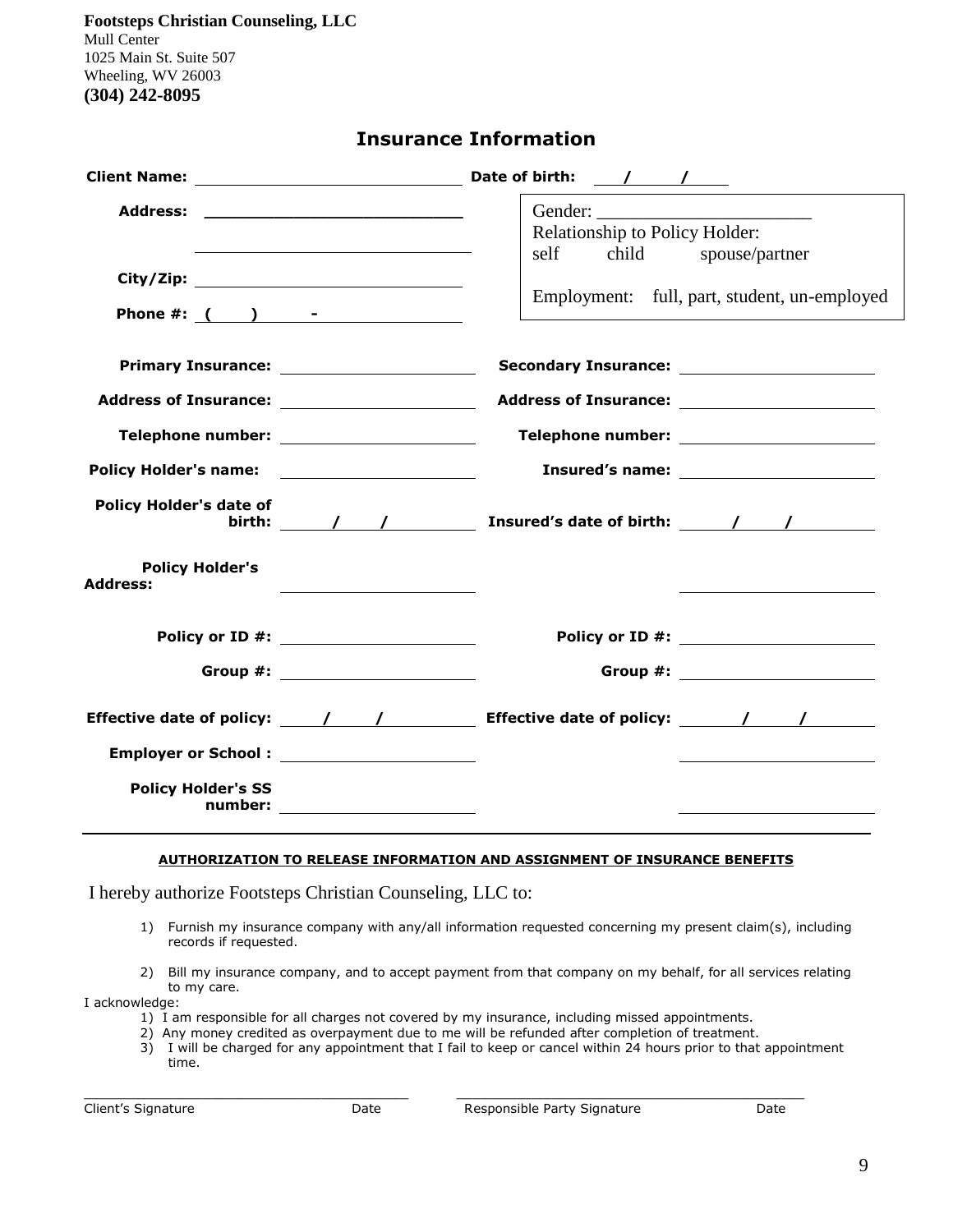# Fees and Insurance

The established fee for individual counseling is \$100.00 per session. A 30% discount is offered for payment at the time of service (\$70.00)

Marital and relationship counseling is available at \$55.00 per session. No discount available

Payment plans are available upon request when meeting the required income guidelines. Proof must be supplied.

Co-pays should be paid at the end of every session. Footsteps Christian Counseling, LLC accepts cash and checks only as payment.

When special considerations warrant, funding may be secured from a local church to cover your services. As a Christian counselor I do not want to neglect counseling because of an inability to pay. Please let me know if you are in need of this special funding so that it may be secured.

Clients are responsible for payment of any services not covered by insurance.

When an appointment is scheduled for you, 1 hour is set aside specifically for you. Because of this commitment of time, if you cannot keep this appointment, you must cancel at least 24 hours in advance by calling the office, unless it is an **Emergency**! Insurance companies do not pay for missed sessions. Therefore, you will be billed for all appointments not properly canceled.

Signature: \_\_\_\_\_\_\_\_\_\_\_\_\_\_\_\_\_\_\_\_\_\_\_\_\_\_\_\_\_\_\_\_\_ Date: \_\_\_\_\_\_\_\_\_\_\_\_\_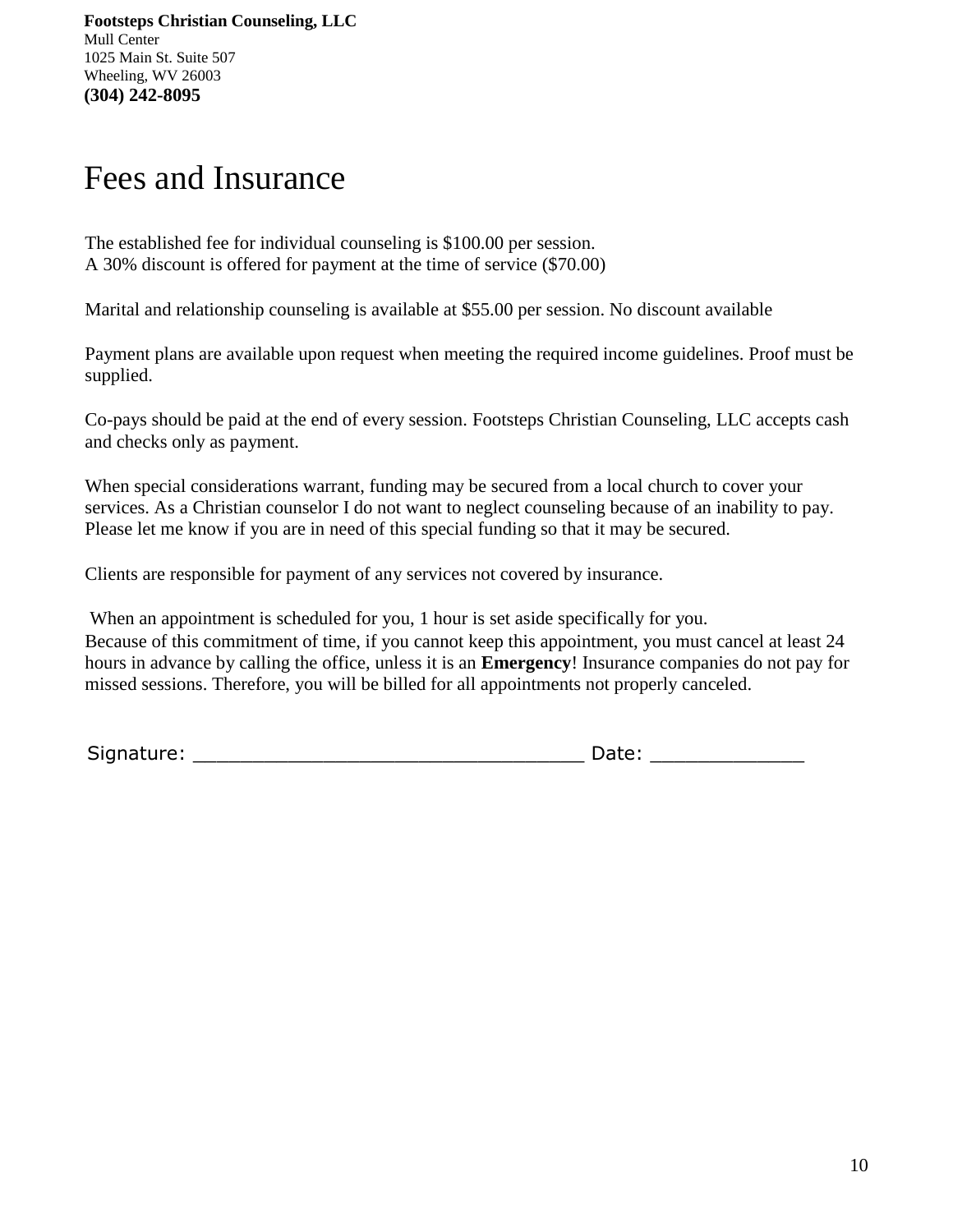## Footsteps Christian Counseling, LLC Payment Agreement

- Please bill my insurance company. I understand that I am responsible for any balance not paid by my insurance company. *Individual counseling sessions \$100.00 per session*
- \_\_\_\_\_I understand that *marriage counseling* is rarely covered by health insurance. Insurance may cover marriage counseling if the counseling focus is helping a mentally ill spouse as it relates to the marriage*. Marriage counseling is available at \$55 per session*
- \_\_\_\_\_I will be paying for my sessions by cash, check, or credit card. (Discount available if paid in full on the date of service.)
- \_\_\_\_\_Our office is not permitted to accept Medicare or Medicaid. Charity care may be available for those with this type of coverage.
- I request that a payment plan be approved so that I may receive services. I am able to pay \$ per month until my bill is paid in full.
- \_\_\_\_\_My counseling fees are being paid by an outside agency or grant. Please list source:

\_\_\_\_\_\_\_\_\_\_\_\_\_\_\_\_\_\_\_\_\_\_\_\_\_\_\_\_\_\_\_\_\_\_\_\_\_\_\_\_\_\_\_\_\_\_\_\_\_\_\_\_\_\_\_\_\_\_\_\_\_\_\_\_\_\_\_\_\_\_\_\_\_\_.

I am unable to contribute to my counseling costs because of the following circumstances: (verification may be requested) I request that local churches, donors, and outside sources be contacted on my behalf to cover the cost of services.

\_\_\_\_\_\_\_\_\_\_\_\_\_\_\_\_\_\_\_\_\_\_\_\_\_\_\_\_\_\_\_\_\_\_\_\_\_\_\_\_\_\_\_\_\_\_\_\_\_\_\_\_\_\_\_\_\_\_\_\_\_\_\_\_\_\_\_\_\_\_\_\_\_\_\_\_\_\_\_\_\_\_\_\_ \_\_\_\_\_\_\_\_\_\_\_\_\_\_\_\_\_\_\_\_\_\_\_\_\_\_\_\_\_\_\_\_\_\_\_\_\_\_\_\_\_\_\_\_\_\_\_\_\_\_\_\_\_\_\_\_\_\_\_\_\_\_\_\_\_\_\_\_\_\_\_\_\_\_\_\_\_\_\_\_\_\_\_\_

\_\_\_\_\_I would like to make a donation for those unable to pay for services

\_\_\_\_\_\_\_\_\_\_\_\_\_\_\_\_\_\_\_\_\_\_\_\_\_\_\_\_\_\_\_\_\_\_\_\_\_\_\_\_\_\_\_\_\_\_\_\_\_\_\_\_\_\_\_\_\_\_\_\_\_\_\_\_\_\_

\_\_\_\_\_Other

| Name |  |  |
|------|--|--|
| Date |  |  |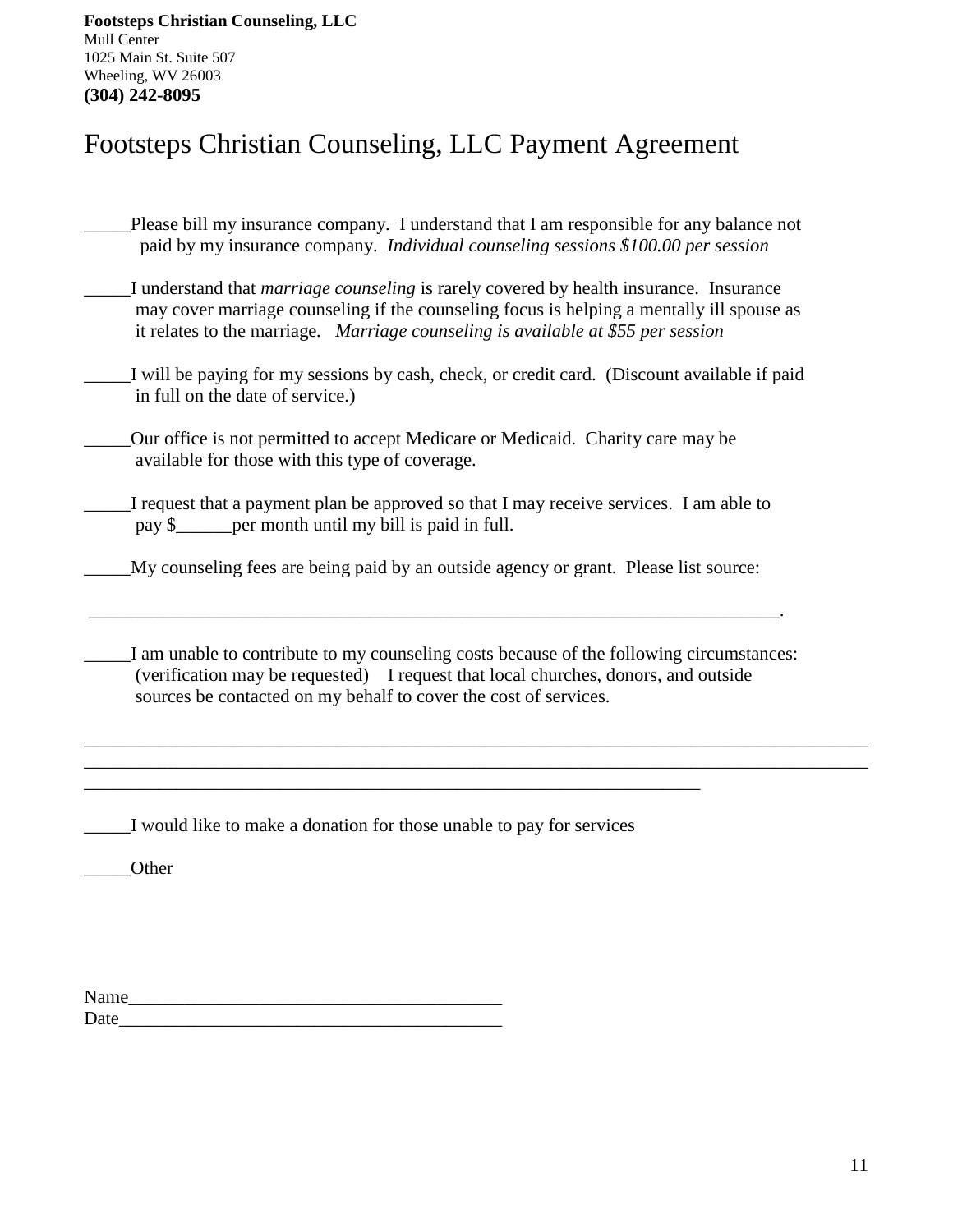## *Client Request*

## Counselor Request **Authorization to Release Protected Health Information**

|                          | hereby authorize,                           |  |
|--------------------------|---------------------------------------------|--|
| Name of Client/Guardian  |                                             |  |
| Virginia Loew/Shelhammer | of Footsteps Christian Counseling, LLC, 10. |  |

25 Main Street, Wheeling, WV (304) 242-8095, to disclose or receive, a copy of specific health/mental health information initialed below regarding

|                                                            | consisting of:                              |                   |  |  |
|------------------------------------------------------------|---------------------------------------------|-------------------|--|--|
| $\Box$ Therapy/case notes                                  | _Psychological reports                      | _Progress reviews |  |  |
| $\equiv$ Psychiatric reports                               | _Medical reports                            | Treatment Plans   |  |  |
| Medications used in treatment                              | Assessments                                 | _School reports   |  |  |
| _ Discharge Summary                                        | <u>Secretary</u> Psycho-educational reports |                   |  |  |
| Results of court proceedings (other than expunged records) |                                             |                   |  |  |
| $\_\text{Other (specific)}$ :                              |                                             |                   |  |  |
| to or from (name and address of recipient or sender):      |                                             |                   |  |  |

Name, Title, Business Name, Address, and Phone Number

\_\_\_\_\_\_\_\_\_\_\_\_\_\_\_\_\_\_\_\_\_\_\_\_\_\_\_\_\_\_\_\_\_\_\_\_\_\_\_\_\_\_\_\_\_\_\_\_\_\_\_\_\_\_\_\_

I have been informed and fully understand that this protected health information may be in written, oral, or report form. I understand that the information used or disclosed related to this authorization may be subject to redisclosure and may no longer be protected under federal law. However, I also understand that federal or state law may restrict redisclosure of HIV/ AIDS information, mental health information, and drug/alcohol diagnosis, treatment, or referral information.

I understand that I have the right to refuse to sign this authorization and that my refusal will not condition treatment, payment, enrollment or eligibility for benefits. You may revoke this authorization in writing anytime, but such recovation may not be retroactive. If you revoke your authorization, the information described above may no longer be disclosed for the purposes described above. To revoke this authorization, please send a written statement that you are revoking this authorization to Footsteps Christian Counseling, LLC at the address listed above.

I have read this authorization and I understand it. Unless revoked, this authorization expires in 180 days from the date of the signature below.

Signature: \_\_\_\_\_\_\_\_\_\_\_\_\_\_\_\_\_\_\_\_\_\_\_\_\_\_\_\_\_\_\_\_\_\_\_\_\_\_\_\_\_\_\_\_\_\_\_\_Date:\_\_\_\_\_\_\_\_\_\_\_\_\_\_\_\_

Individual, Legal guardian, or Personal representative

Description of personal representative's authority: \_\_\_\_\_\_\_\_\_\_\_\_\_\_\_\_\_\_\_\_\_\_\_\_\_\_\_\_\_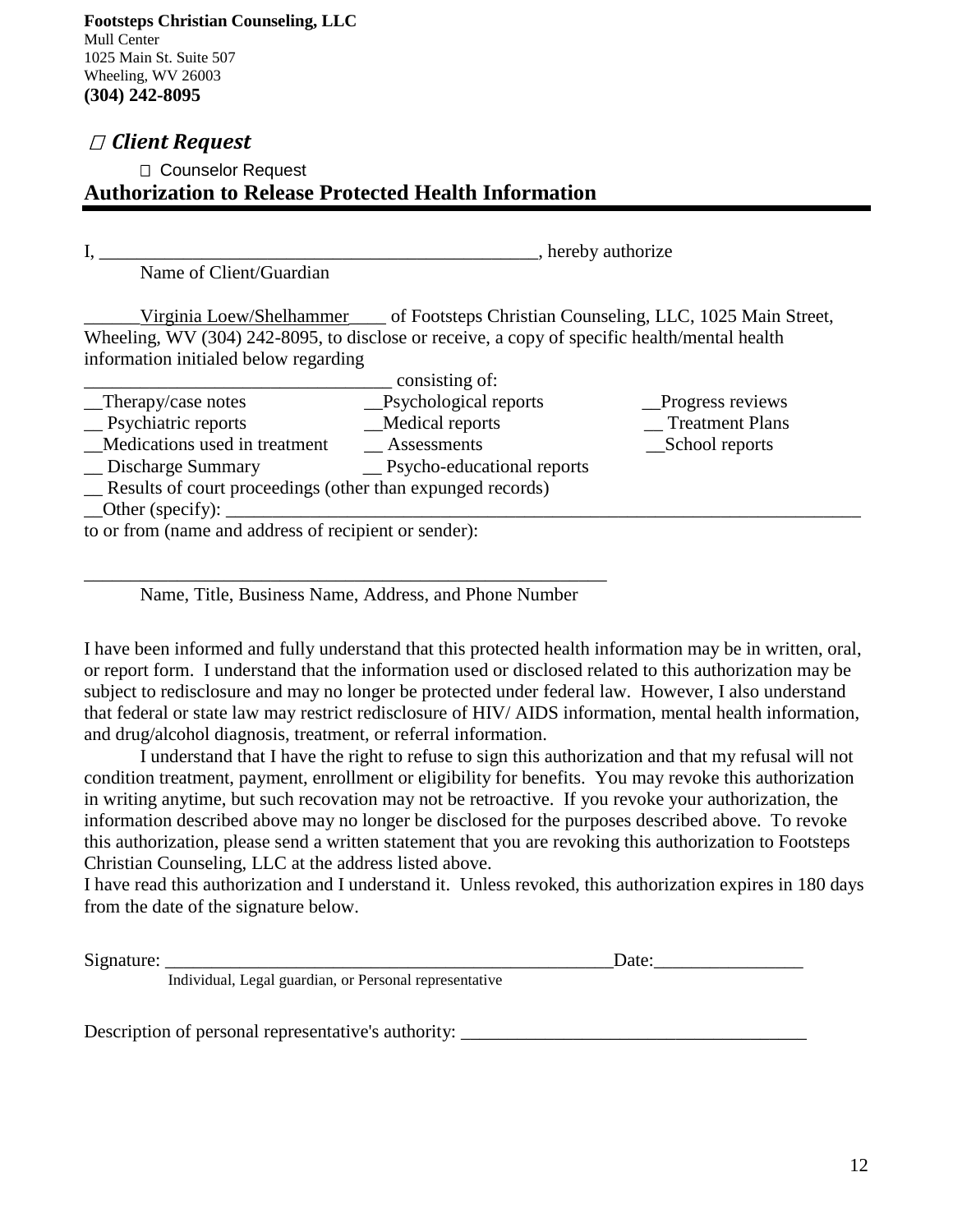## **HIPAA Privacy Notice**

Notice of Privacy Practices Effective Date: September, 2013

THIS NOTICE DESCRIBES HOW MEDICAL INFORMATION ABOUT YOU MAY BE USED AND DISCLOSED AND HOW YOU CAN GET ACCESS TO THIS INFORMATION. PLEASE REVIEW IT CAREFULLY.

**What is this Notice and Why is it Important?** As of April of 2003, a new federal law ("HIPAA") went into effect. This law requires that health care practitioners create a notice of privacy practices for you to read. This notice tells you how the practitioners at Footsteps Christian Counseling, LLC required to be HIPAA compliant will protect your medical information, how I may use or disclose this information, and describes your rights. If you have any questions about this notice, please contact me directly at (304) 242-8095.

**Understanding Your Health Information** During each appointment, I record clinical information and store it in your chart. Typically, this record includes a description of your symptoms, your recent stressors, your medical problems, a mental status exam, any relevant lab test results, diagnoses, treatment, and a plan for future care. This information, often referred to as your medical record, serves as a:

- Basis for planning your care and treatment
- Means of communication among the health professionals who contribute to your care
- Legal document of the care you receive
- Means by which you or a third-party payer (e.g. health insurance company) can verify that services you received were appropriately billed
- A tool with which I can assess and work to improve the care I provide

### **Your Health Information Rights** You have the following rights related to your medical record:

*Obtain a copy of this notice*.

You can read this notice in the waiting room, and you can also obtain your own copy if you would like.

*Authorization to use your health information*.

Before I use or disclose your health information, other than as described below, I will obtain your written authorization, which you may revoke at any time to stop future use or disclosure.

- *Access to your health information*. You may request a copy of your medical record from me at any time.
- *Change your health information*. If you believe the information in your record is inaccurate or incomplete, you may request that I correct or add information.
- *Request confidential communications*.

You may request that when I communicate with you about your health information, I do so in a specific way (e.g. at a certain mail address or phone number). I will make every reasonable effort to agree to your request.

*Accounting of disclosures*.

You may request a list of disclosures of your health information that I have made for reasons other than treatment, payment or healthcare operations.

### **My Responsibilities**

 I am required by law to protect the privacy of your health information, to provide this notice about my privacy practices, and to abide by the terms of this notice.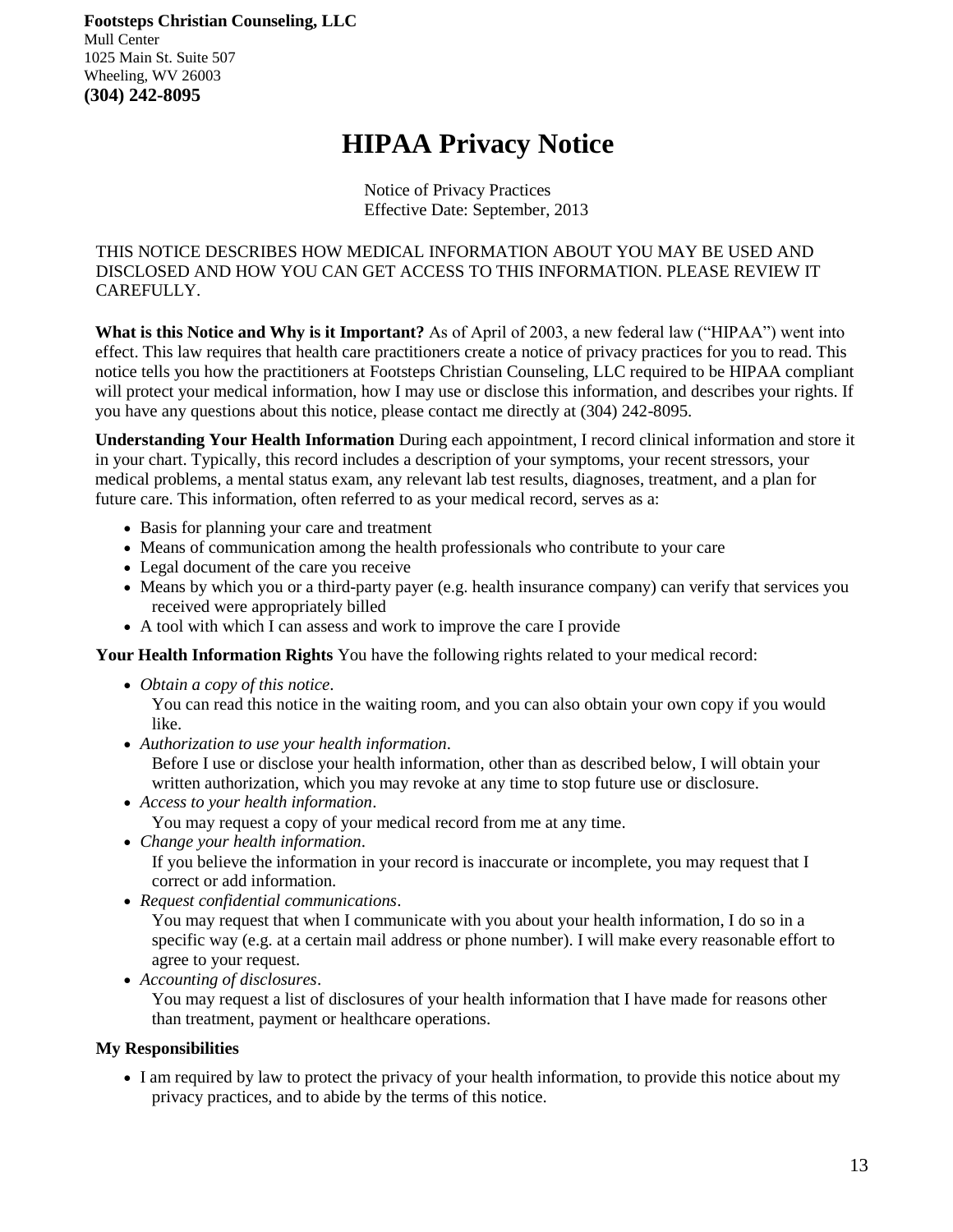- I reserve the right to change my policies and procedures for protecting health information. When I make a significant change in how I use or disclose your health information, I will also change this notice.
- Except for the purposes related to your treatment, to collect payment for my services, to perform necessary business functions, or when otherwise permitted or required by law, I will not use or disclose your health information without your authorization. You have the right to revoke your authorization at any time.

### **When Can I Legally Disclose Your Health Information Without Your Specific Consent?**

- *In order to facilitate your medical treatment.*
	- For example: Your primary care physician or your psychotherapist might call me to discuss your treatment, and in that situation I would disclose information about your diagnosis, your medications, and so on.
	- *In order to collect payment for health care services that I provide.*

For example: In order to get paid for my services, I have my billing office send a bill to you or your insurance company. The information on the bill may include information that identifies you, as well as your diagnosis, and type of treatment. In other cases, I fill out authorization forms so your insurance company will pay for extra visits, and this includes some information about you, including your diagnosis.

*In order to facilitate routine office operations.* 

For example: Occasionally, I dictate notes from visits, usually for letters to other clinicians. In that case, your health information will be disclosed to the transcriptionist.

**Will I Disclose Your Health Information to Family and Friends?** While the new law allows such disclosures without your specific consent (as long as it contributes to your treatment), my office policy is that I will *never* share your clinical information with your family without a signed authorization from you. The BIG EXCEPTION to this is if I believe you pose an immediate danger to yourself or someone else—in that case, I will do whatever is necessary, even if that means breaching confidentiality.

## **Less Common Situations in Which I Might Disclose Your Health Information**

- Workers compensation: I may disclose your health information to comply with laws relating to worker's compensation or other similar programs.
- Law enforcement: I may disclose your health information for law enforcement purposes as required by law or in response to a valid subpoena, or court or administrative order. This includes any information requested by the Department of Social Services (DSS) related to cases of neglect or abuse of children.
- Food and Drug Administration (FDA): I may disclose to the FDA your health information relating to adverse events due to medications.
- Business associates: I hire a billing company to send out bills to insurance companies. Some of the employees of this company have access to a small portion of your health information in order to allow them to do their job.

**For More Information or to Report a Problem.** If you have questions, would like additional information, or want to request an updated copy of this notice, you may contact us any time at (304) 242-8095. If you feel your privacy rights have been violated in any way, please let me know and I will take appropriate action. You may also send a written complaint to:

Department of Health & Human Services, Office of Civil Rights, Hubert H. Humphrey Building 200 Independence Avenue S.W. Room 509 HHH Building Washington, D.C. 20201